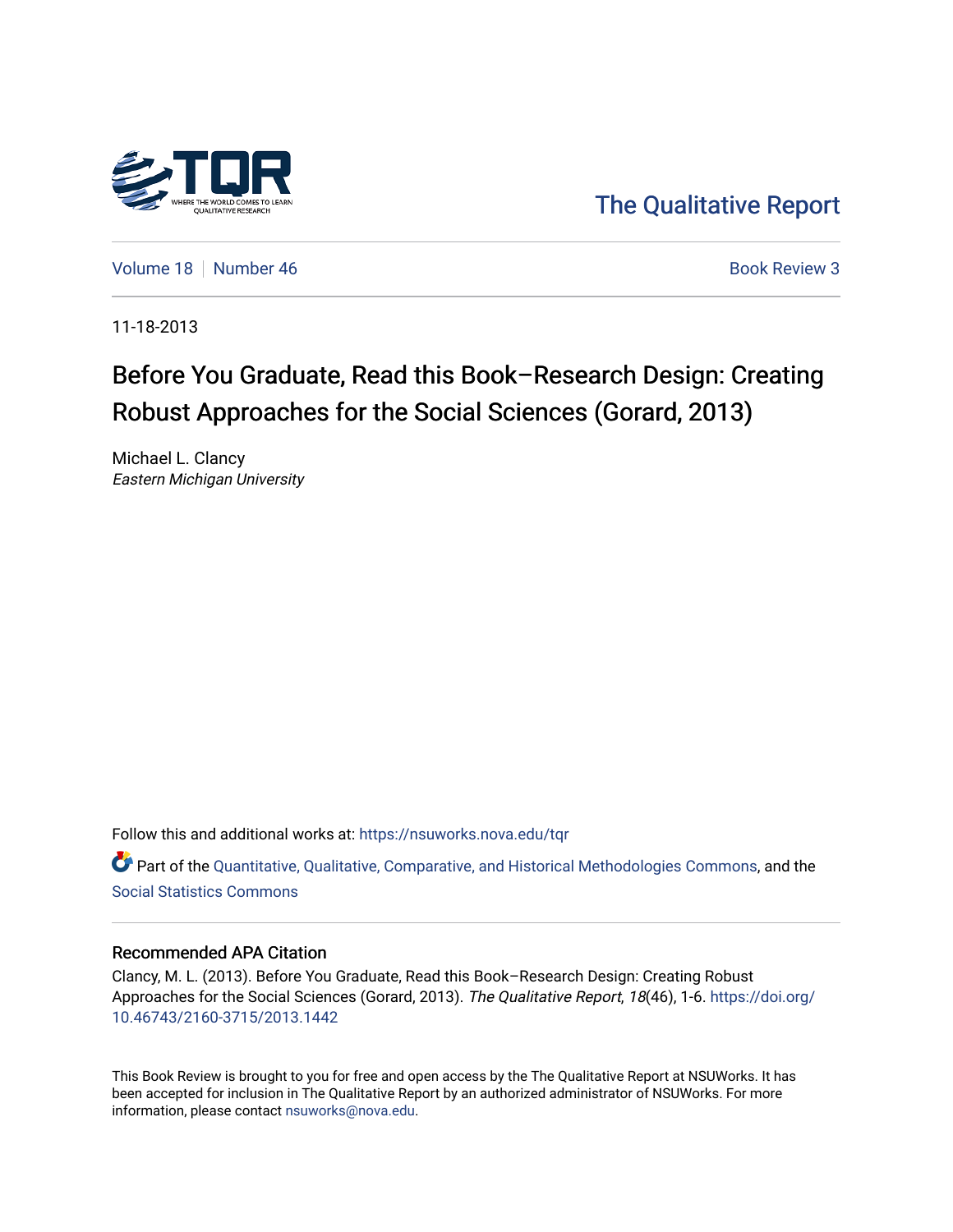# Qualitative Research Graduate Certificate Indulge in Culture Exclusively Online . 18 Credits **LEARN MORE**

### Before You Graduate, Read this Book–Research Design: Creating Robust Approaches for the Social Sciences (Gorard, 2013)

#### Abstract

Research Design: Creating Robust Approaches for the Social Sciences (Gorard, 2013) provides an easy to - use design typology, as well as good practices and warnings, to help social scientists improve their research skills. Based on his experience, the author explains the concept of research design (as opposed to research methods), and shows the importance of carefully selected sample groups, appropriate research claims, and logical research warrants. The target audience is primarily social science researchers, but the subjects covered are applicable to any research field. The reviewer recommends Research Design as both a textbook and a reference.

#### Keywords

Research Design, Research - Based Claims, Warrants, Social Science, Research Questions

#### Creative Commons License



This work is licensed under a [Creative Commons Attribution-Noncommercial-Share Alike 4.0 License](https://creativecommons.org/licenses/by-nc-sa/4.0/).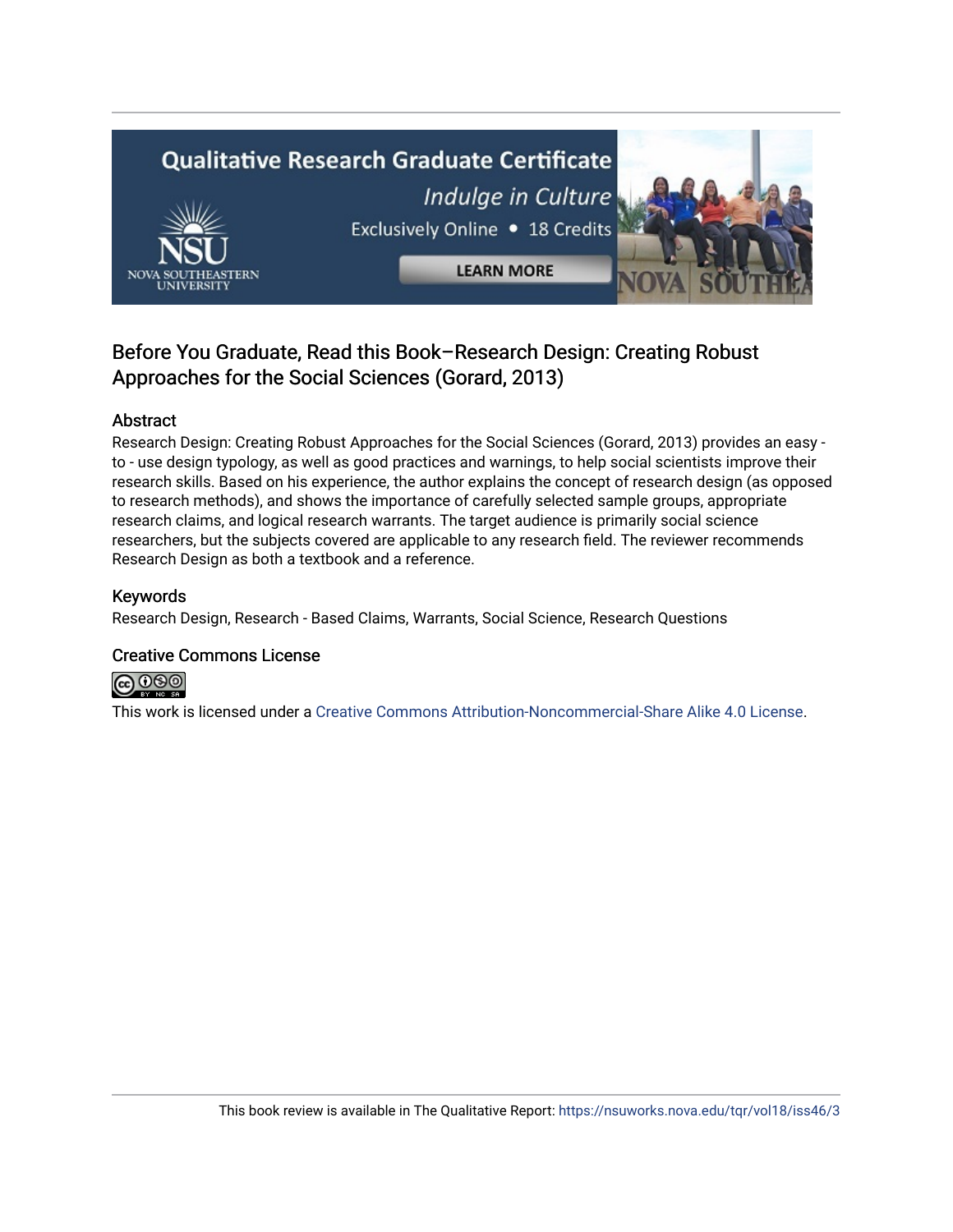

*The Qualitative Report* 2013 Volume 18, Review 26, 1-6 http://www.nova.edu/ssss/QR/QR18/clancy26.pdf

## **Before You Graduate, Read this Book –** *Research Design: Creating Robust Approaches for the Social Sciences* **(Gorard, 2013)**

Michael L. Clancy

Eastern Michigan University, Ypsilanti, Michigan USA

*Research Design: Creating Robust Approaches for the Social Sciences (Gorard, 2013) provides an easy-to-use design typology, as well as good practices and warnings, to help social scientists improve their research skills. Based on his experience, the author explains the concept of research design (as opposed to research methods), and shows the importance of carefully selected sample groups, appropriate research claims, and logical research warrants. The target audience is primarily social science researchers, but the subjects covered are applicable to any research field. The reviewer recommends Research Design as both a textbook and a reference. Keywords: Research Design, Research-Based Claims, Warrants, Social Science, Research Questions*

#### **Overview**

*Research Design: Creating Robust Approaches for the Social Sciences* (Gorard, 2013) addresses the need for well-conducted research studies. It comes from Professor Gorard's experience, his appreciation for research done well, and his frustration with the current state of social science research. The book provides an easy-to-use design typology, as well as good practices and warnings, to help social scientists improve their research skills.

This is a book about research designs for social scientists. It is about strategies for research, the logic of research, and how to make convincing research-based claims. …why the elements of design matter, and how they can be used.  $(p, x)$ 

*Research Design* is built around the social science research cycle shown in Figure 1. It could serve as either a textbook or reference. Each chapter starts with a summary of important topics, and ends with review exercises, notes for those exercises, and suggested readings. Rather than trying to summarize the contents, this review highlights three topics (Research Design; Claims and Warrants; and Sample Selection and Non-Responses). I hope they provide an appreciation of this well-considered, very useful book.

#### **Research Design**

In graduate school, one often hears discussion regarding whether a student intends to do quantitative, qualitative, or mixed methods studies. *Research Design* (Gorard, 2013) does an excellent job in explaining why such discussions are premature. The most fundamental issues are the definition of one's research problem and the research questions to be answered. Qual/Quant considerations should fall out of a research design, not drive it.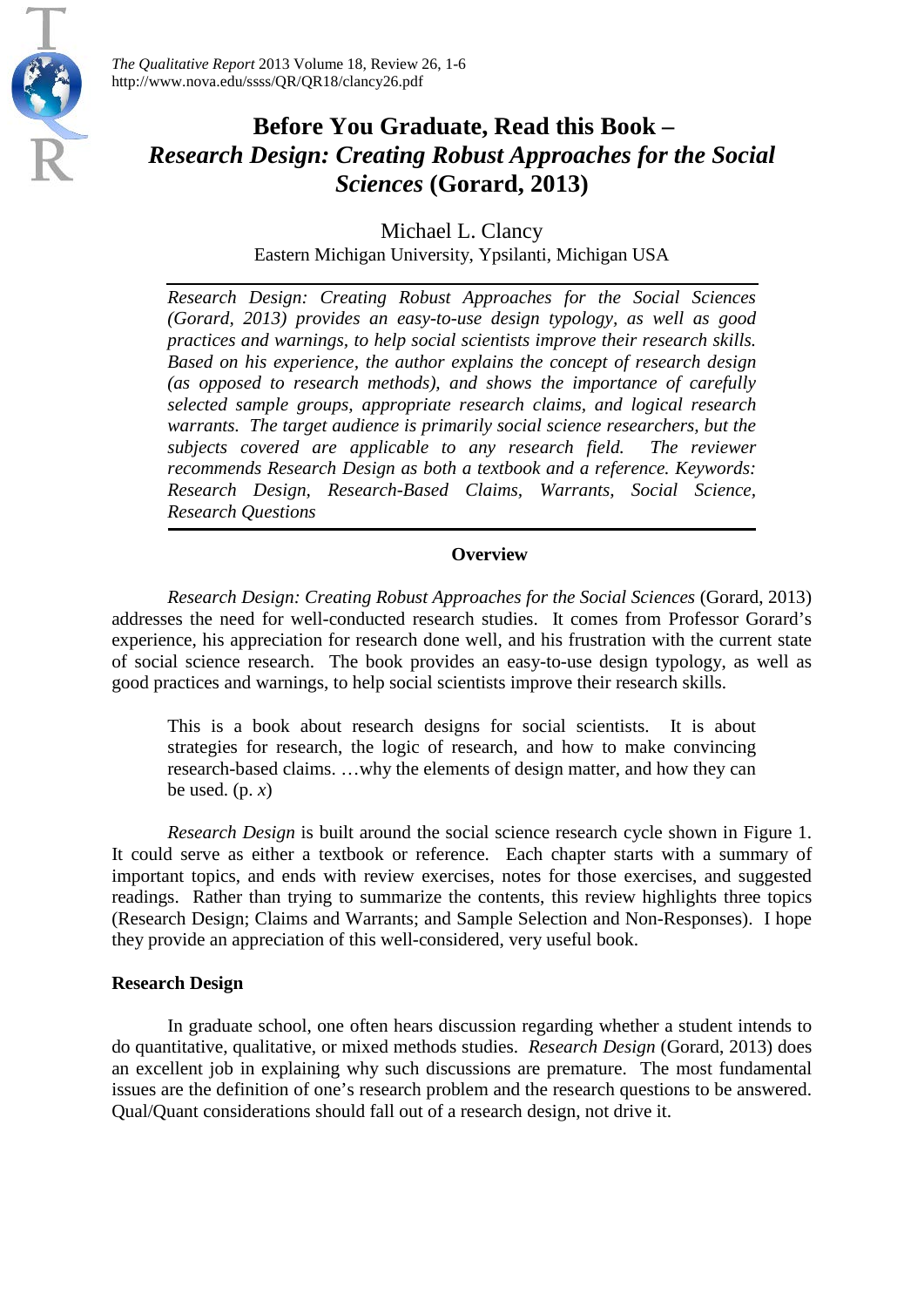There are no intrinsically good or bad research designs. The emphasis in research design is less on how to conduct a type of research than on which type is appropriate in the circumstances. (Gorard, 2013, p. 26)



Research designs do not presuppose theoretical lenses or data collection methods to use – research aspects that are often confused, "including by Creswell and Plano Clark (2007) who are really writing about methods issues not about research design" (Gorard, 2013, p. 6). Instead, design is about the fork-in-the-road choices involved in any study. Specifically, the cases (or participants) selected; their allocation to sub-groups; the time sequence of data collection; and any structured interventions. Toward that end, Professor Gorard uses a simple, but effective design typology (Table 1).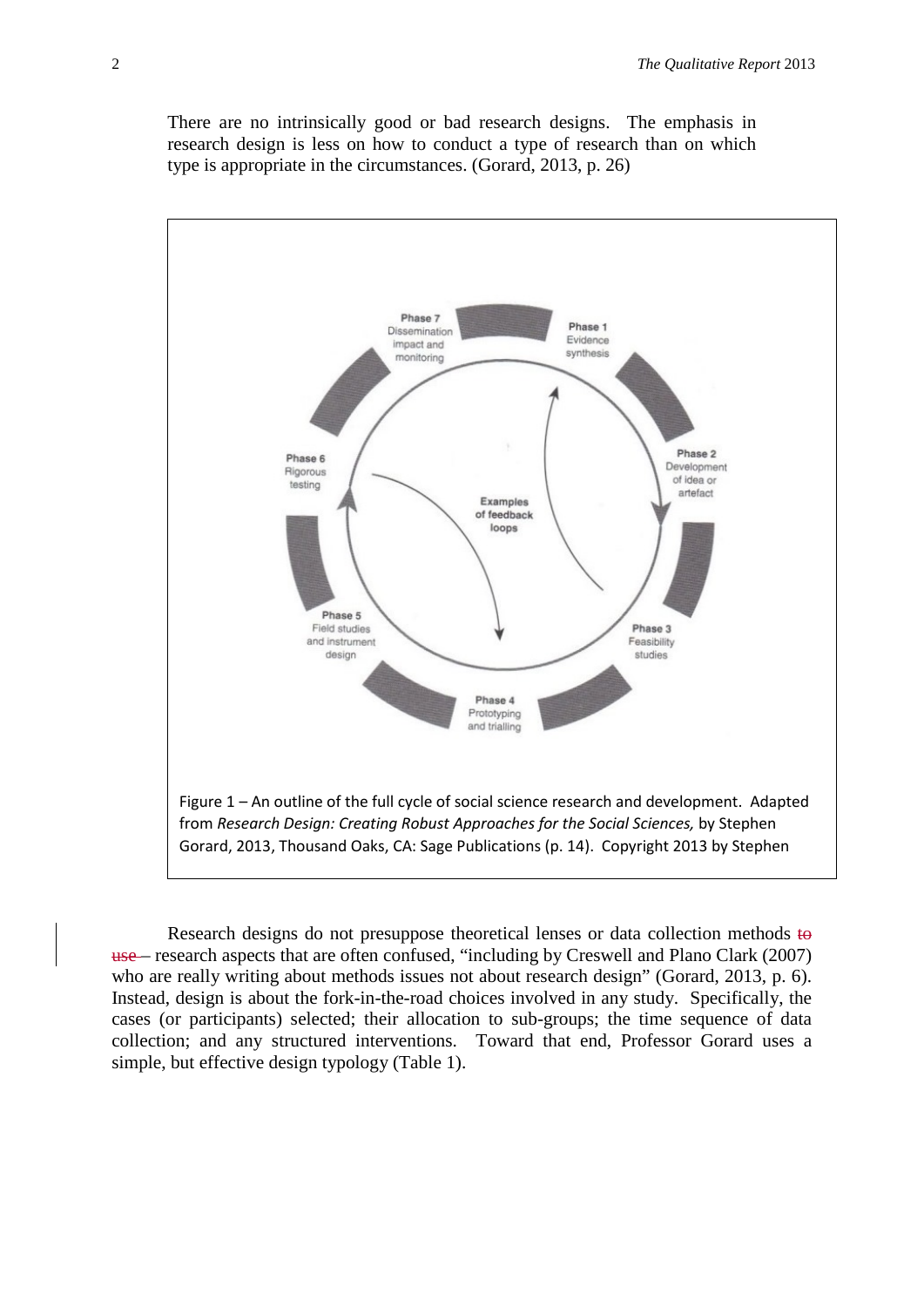| Table 1                 |
|-------------------------|
| Design Typology (Codes) |

| Design<br>Codes           | Definitions                                                              |
|---------------------------|--------------------------------------------------------------------------|
| N, R                      | Non-Random and Random Samples                                            |
|                           |                                                                          |
| $\boldsymbol{\mathrm{X}}$ | An intentional, designed Intervention                                    |
| $\Omega$                  | Data Collection Event                                                    |
| $C_{\rm M}$               | Groups of Cases (divided by a Cut-off Value; or by Matching)             |
|                           | A Non-Standard Element (for instance, a disruption or regulatory change) |

*Note.* Adapted from *Research Design: Creating Robust Approaches for the Social Sciences,* by S. Gorard, 2013, Thousand Oaks, CA: Sage Publications. Copyright 2013 by Stephen Gorard.

For instance, a study of the effects of implementing a new employee orientation program would have a design of:

N O for those hired before the orientation program started, and N X O for the study group with orientation).

Thus, having a control group (i.e., those without the intervention) enables comparison with those receiving the intervention. This enables the researcher to assess the effectiveness of the employee orientation program.

An expanded version might include subsequent meetings, training, or back-to-basics sessions to extend the study and assess its effectiveness. In that case, the research becomes comparative and longitudinal:

N O O O N X O X O X O

Note that this example does not define (or restrict) which types of data collection are used, details of the interventions, or what outcomes are desired. Those elements depend on the research questions to be answered (p. 18).

A [research] design can only be judged as more or less appropriate for the precise research question it is intended to answer. Therefore, all researchers must be aware of the power and relative merits of different designs, and they must be capable of appreciating work using any available method. (pp. 26, 27)

#### **Research Claims and Warrants**

One of the strengths of *Research Design*, is it discussion of research claims and warrants. These sections will be very helpful to the reader, and clearly show Dr. Gorard's frustration with the current state of social science research.

"I have never encountered a researcher not interested in causal issues" (p. 59). But, too often, research that is properly descriptive becomes inappropriately explanatory due to its claims. Of particular concern are causal claims, both explicit and implied. Inappropriate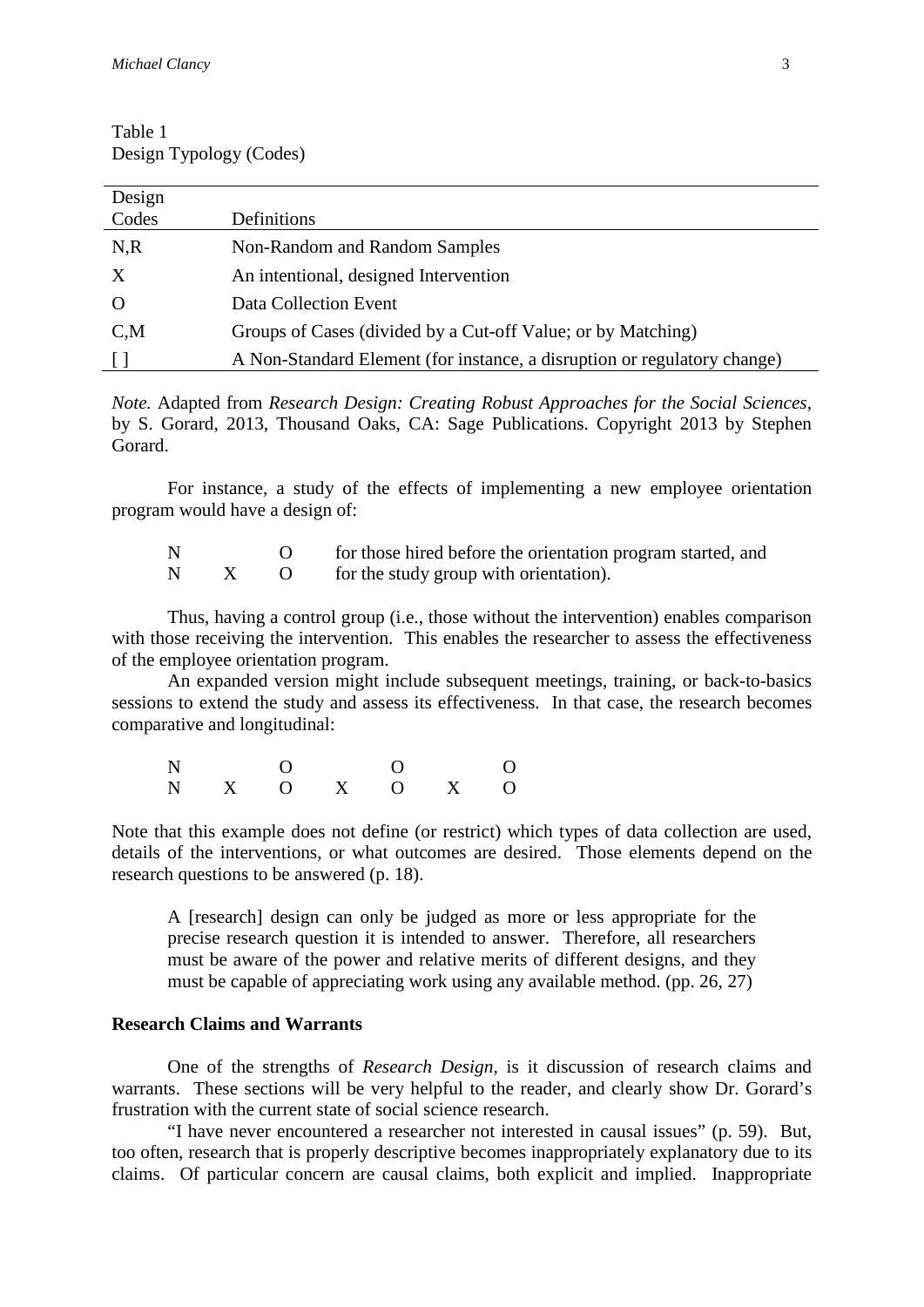explicit claims include cases of over-claiming (cause-and-effect) based on insufficient data, as well as studies claiming causal inferences which are really studies of associations (p. 60).

Implied claims are those with explanatory phrases (e.g., improved, assisted, led to, influenced, or produced) that are not consistent with either the research design or the results of the study. In addition, their implications are perhaps more insidious than those which are explicit. As Dr. Gorard, noted:

A journal issue that arrived on the day I was writing this chapter contained nine articles. Two were irrelevant; the other seven all used causal terms to describe their research. Yet none of the articles had a research design that made any attempt to identify the elements of a causal model. Once you realize the enormity of what is going on here, it is shocking. (p. 72)

To prevent such mistakes, researchers have a powerful, but underused tool: the research warrant; i.e., the step in the research logic that connects a research finding to a conclusion. In effect, a warrant explains why specific conclusions are legitimate. But its supporting evidence must have validity, and the presentation of the findings must have integrity" (pp. 44, 45).

Warranting claims can be a complex and lengthy iterative business. But this stage is essential if research users are to have confidence that they can act on research conclusions. (p. 47)

#### **Sample Selection and Non-Responses**

The author describes various sample types (random versus non-random; stratified, clustered, and opportunity). And while each type has some merits, his strong preference and recommendation is to use randomly selected samples whenever possible. Two good practices make the case.

- 1. Random sampling is free of the systematic bias that might stem from choices, made by the researcher or others (p. 79); and
- 2. Random samples randomize both the unknown and known characteristics of the sample. (p. 91)

In addition, all researchers would do well to consider one of Dr. Gorard's most important warnings: "The battle against bias is never won" (p. 169).

#### **Non-Responses**

This is the first research text or article I have read that emphasizes the importance of non-responses. In statistics classes, students are reminded to code for non-responses so that they do not contaminate subsequent calculations. But, beyond making sure that the numbers are "pure," non-responses are regarded thereafter as merely research footnotes. What is not addressed is how non-responses (and dropouts in longitudinal studies) directly affect research design and findings. Consider Non-Response Warning #1: "An incomplete random sample very soon becomes merely a non-random sample" (p. 80). So, your carefully planned and painstakingly conducted random sample might just have lost its randomness.

Well, OK. But, as long as the statistics are adjusted, that should be a minor issue. Shouldn't it? Non-Response Warning #2: All statistical procedures are based on an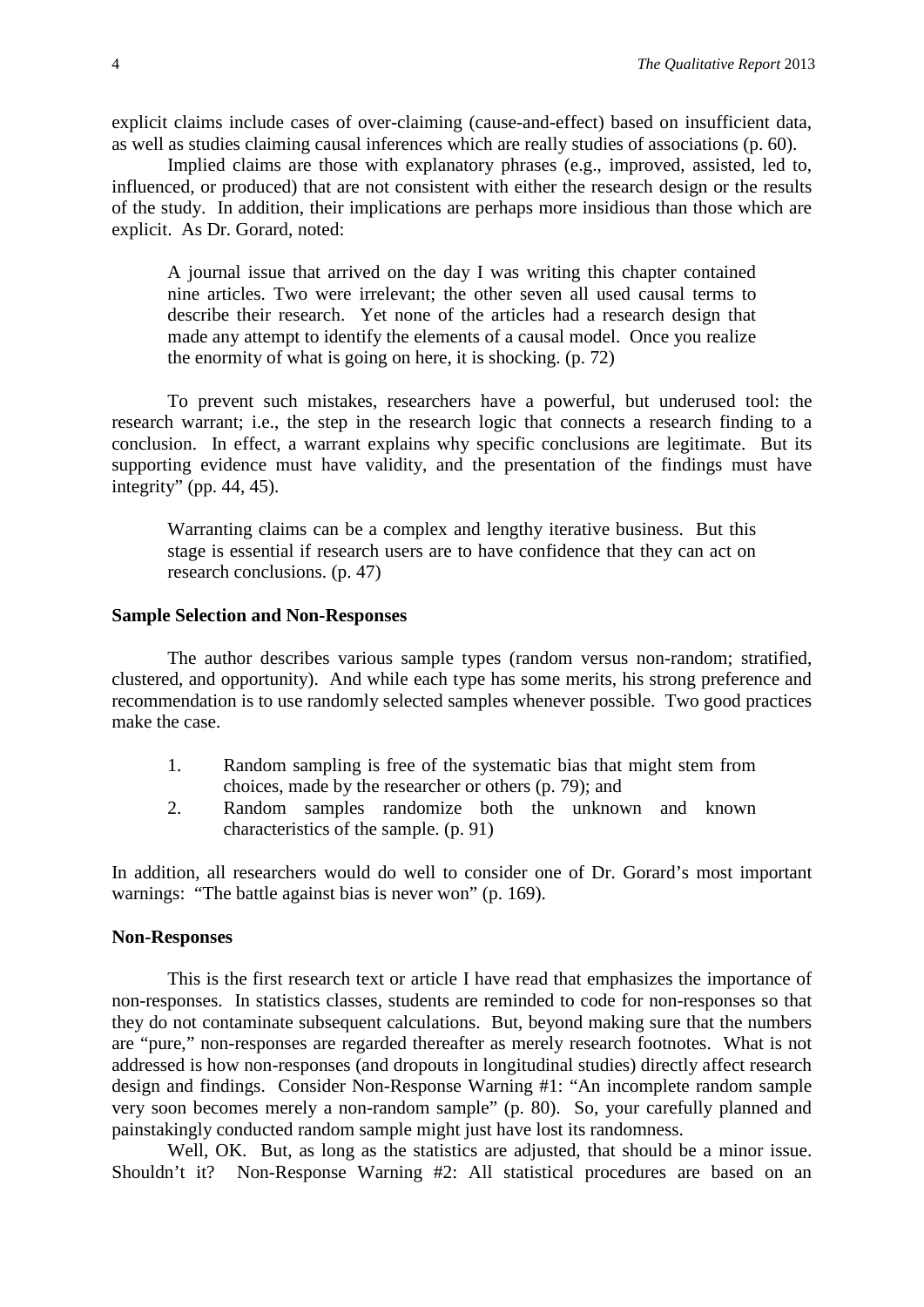assumption of complete (100%) response. **But,** "All missing data are liable to bias the study findings, and we cannot know in which direction and by how much" (p. 87). In other words, "Non-response is *not* randomly distributed" (p. 88), which is Non-Response Warning #3.

Now, if the author's point has not yet become clear, skip to the end of the review and turn in your pencils.

#### **Warnings and Good Practices**

As I read through *Research Design*, I noted a number of good practices and warnings throughout the book. I have extracted a few of each as examples.

#### **Warnings**

- Design is our protection against being misled like this by poor evaluation, inflated marketing claims, and the endemic but largely futile research about "perceptions." (p. 133)
- Following the pattern "of so much sloppy and poorly-designed work that so conveniently and dangerously finds in favour of the prevailing theory of policy fashion." (p. 138)
- It is quite common for interventions to work better in the pioneering study than in more general practice. (p. 130)
- It is alarming how often researchers attempt to make comparisons over time and place on the basis of *one* set of observations (and even more alarmingly are believed and cited favourably by others). (p. 146)

#### **Good Practices**

- Writing research questions (Section 3.6), including converting a problem into a series of puzzles each of which can be addressed using existing or feasible techniques. (p. 36)
- As a rule of thumb, decide on the sub-groups before conducting the research and keep these groups clearly labeled as such in the subsequent analysis. (p. 99)
- In the same way that research questions can evolve as a project unfolds, so can its design(s). Consideration of design at the outset is intended to stimulate early awareness of the pitfalls and opportunities that will present themselves, simplify subsequent analysis, and so aid solidly warranted conclusions. (p. 198)
- Develop a plan for an ideal study. Having planned, we can then consider the barriers we face … and either solve the problems and make compromises or decide that the study is not possible. Either way the result will likely be better than starting with a compromise. (p. 135)

#### **Summary**

"This new book is based on my own experiences…, it is for those who want to design their own research,  $-$ ...suitable of new researchers, ...and intended for a wide audience" (Gorard, 2103, p. *x*). This is, perhaps, the only area in which the reviewer disagrees with the author. I think *Research Design* might be overwhelming for a new research student, but